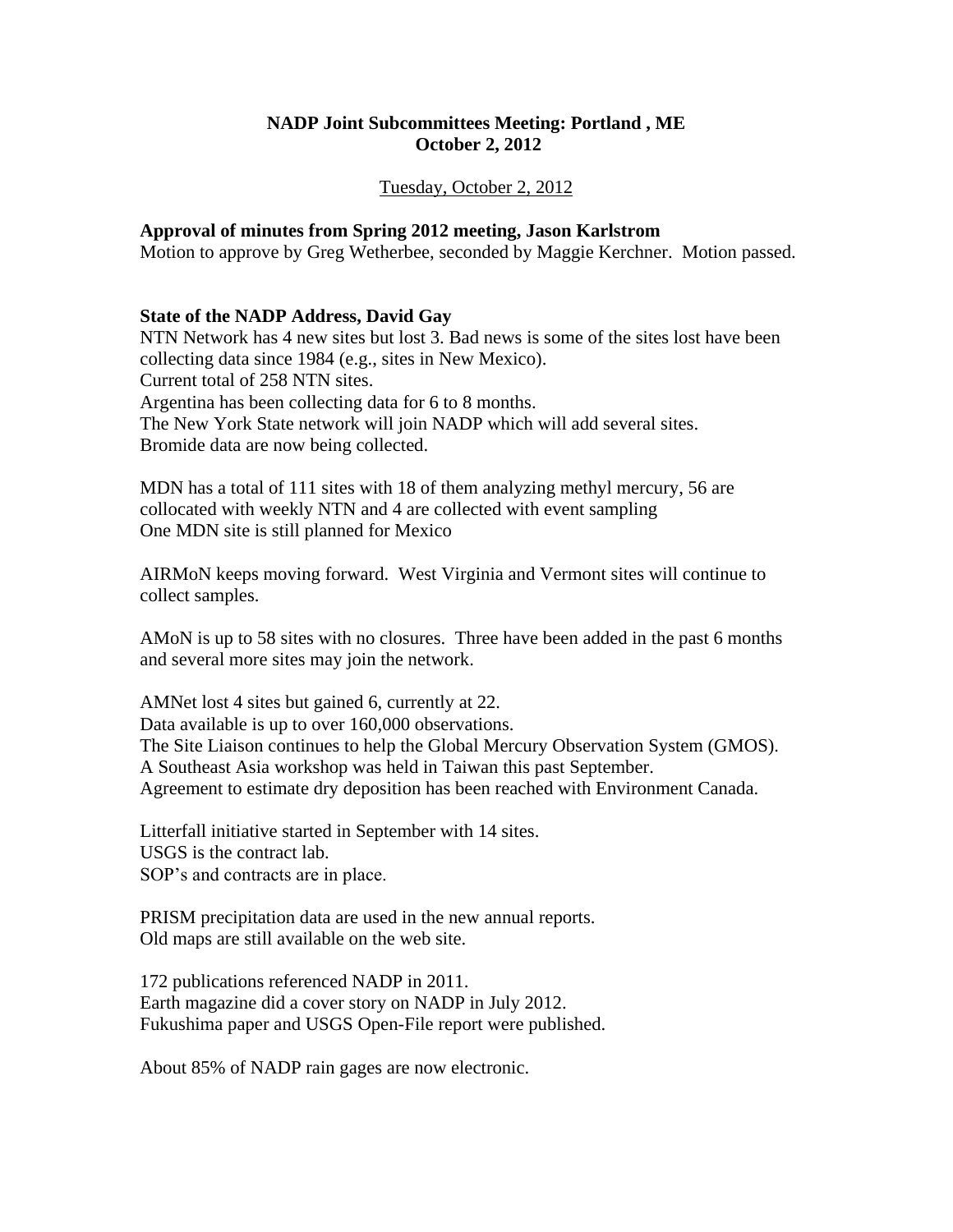Training will now be conducted using monthly webinars. The CAL will start in January of 2013 and will alternate months with the HAL.

Travel and Presentations: Workshop on Atmospheric Precipitation in Rome, Italy. NAQC conference in Denver, CO. Florida Nuclear Energy Institute, Orlando, FL - Fukushima work. Taiwan East Asia Atmospheric Mercury Workshop

Income and Expenses NADP income is 3.3 million which is down about 0.5% Expenditure breakdown was presented. Only 5% of the total budget is not fixed.

## **CAL report, Chris Lehmann**

For details see CAL written report, October 2012.

NTN added 9 new sites and 4 closed.

AIRMoN has 7 active sites, steady.

AMoN added 8 sites and 1 closed.

Site support is now handled by Jeff Pribble.

Bromide measurements have potential interference on IC. Investigations continue.

Total N data has been published.

Total P study shows about 2.5% of the samples show a slight increase in concentration from Ortho P to Total P.

Work continues to resolve AMoN travel blank problem. Now using a new cleaning solution after speaking with the passive sampler inventor.

The CAL now uses a new shipping container for AMoN.

Archive sample demand is at the point where we are turning people away.

The 2011 QA Plan is available on the NADP website. The 2011 QA Report is in review.

Data lag to web. NTN: 85 days, AIRMoN: 57 days, and AMoN: 66 days.

The CAL is now scanning field forms.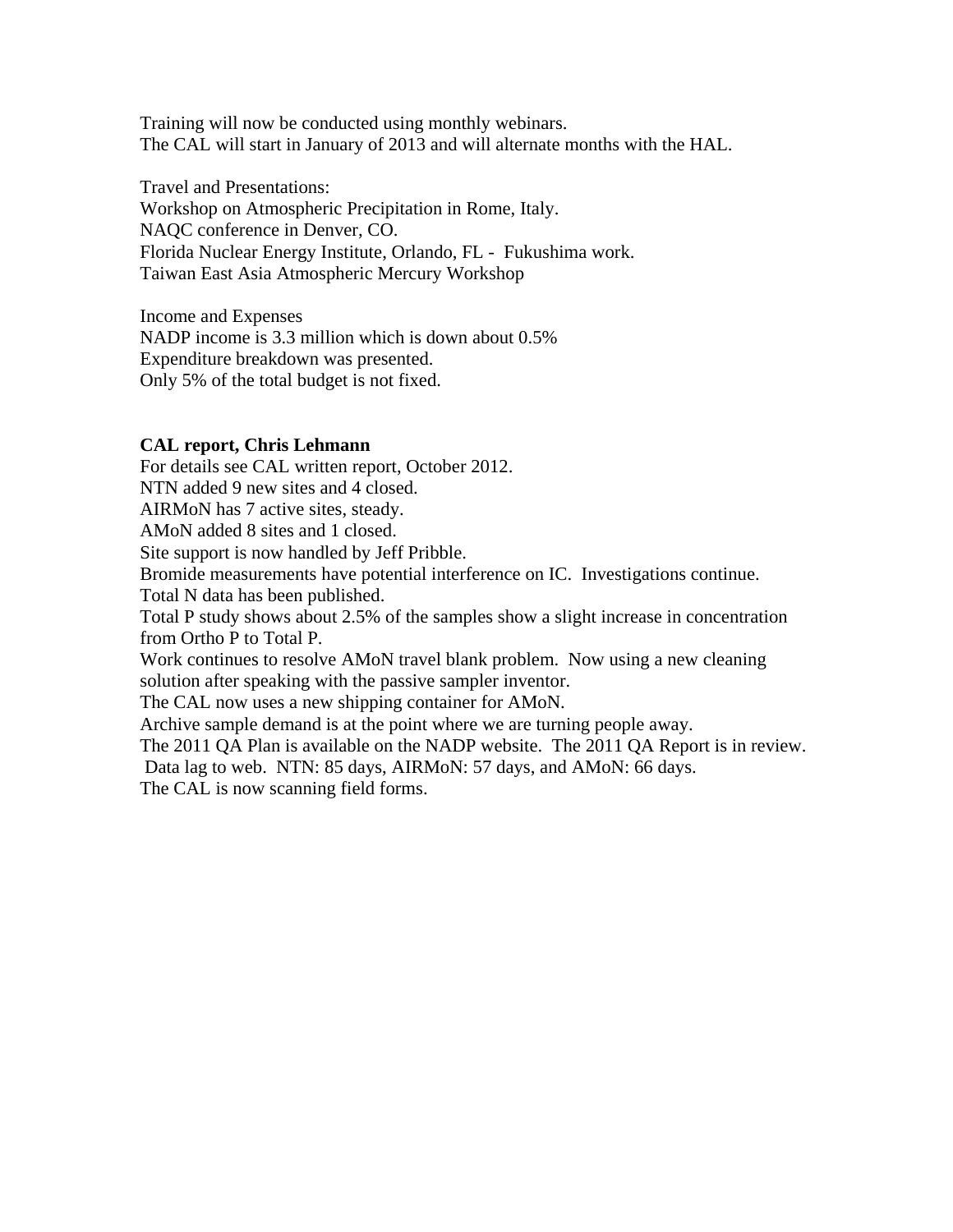## **HAL report, Bob Brunette**

MDN sites: gained 5, lost 3. 2010 maps utilized PRISM precipitation data. WA03 was saved from closure and is operating again. MDN samplers; 64 ACM, 46 N-CON, 14 Belfort and 96 digital raingages. The HAL will be hiring a new QA Manager. HAL Review was conducted on July 10-12, 2012. There were 9 findings, details will be discussed later in Joint. Continued work on comparing the new SQLserver database to the old MS Access database. The HAL has been on schedule for deliverables. 2011 HAL QA Report has been posted.

## **AMoN report, Melissa Puchalski**

AMoN added 4 new site for a total of 58 while 3 are pending. No sites were lost. Half of the CASTNET sites now also have AMoN.

Seasonal trends are being seen on the long term datasets.

Travel blanks have improved since August. Blanks will continue to be shipped with every sample (see NOS notes for upcoming changes).

QAAG is setting criteria for accuracy.

Triplicates will be shipped to 5% of the sites.

# **AMNet report, Mark Olson**

One site was added (MD08) since spring but we recently lost one (OH02) to hold steady at 19.

PA19 is no longer collecting data, but this may change.

WV99 will close November 1, 2012.

EPA continues support for QA work and site visits will continue in 2013.

13 site visits were performed in 2012. Southeast US is still a priority then OK99, NS01 and WI19 being near the top of the list.

Data access is still password protected. A motion will be presented at the spring meeting. AMNet needs to improve data transfer from the sites to the Program Office. Site liaison will place emphasis in this area.

**MOTION:** to approve the AMNet Site Performance and System Survey Standard Operating Procedure

Mark Rhodes, seconded by John Sherwell. Motion passed. Environment Canada will help estimate dry deposition for the network. Southeast Asian Workshop was help in Taipei, Taiwan in September. GMOS assistance will continue.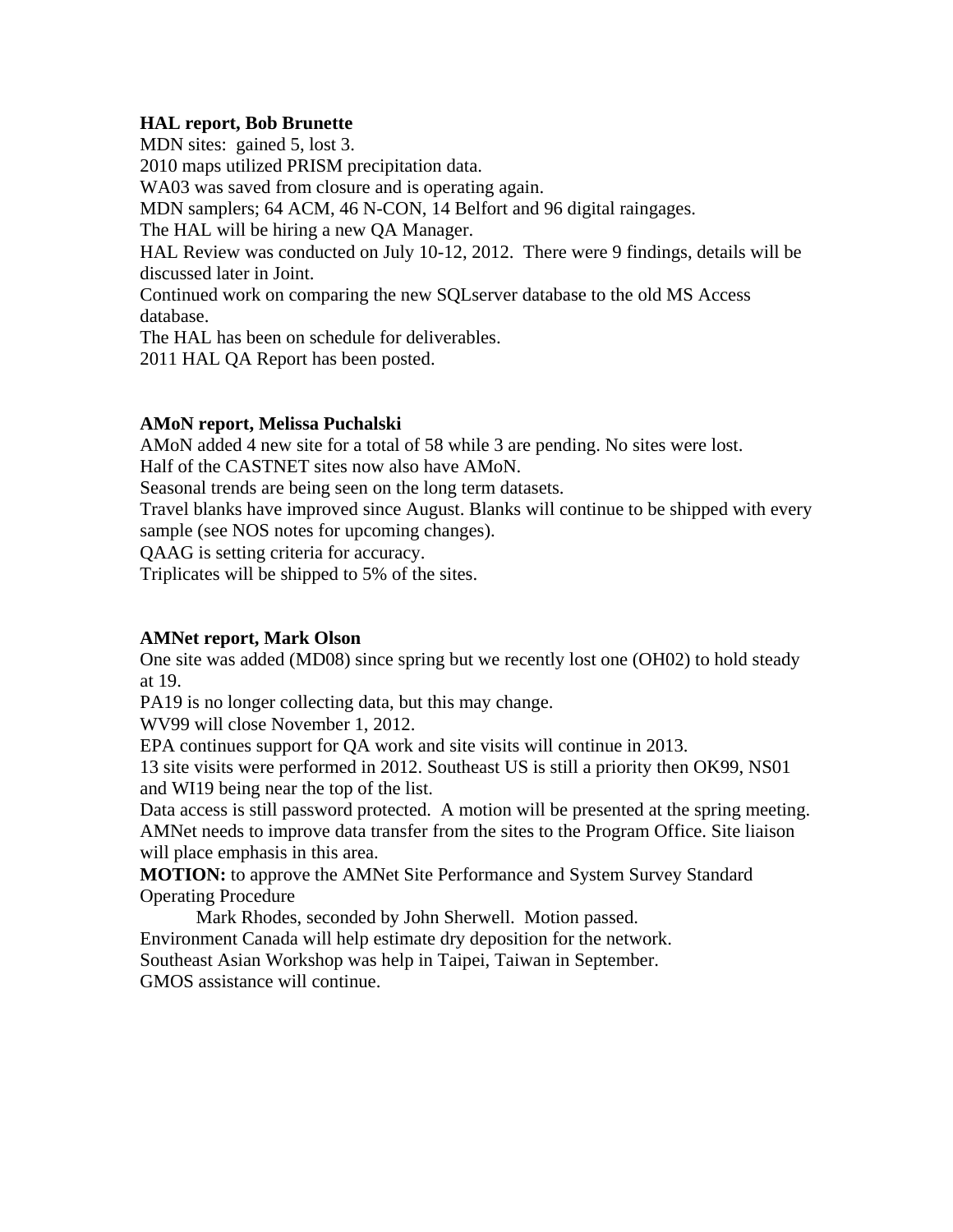## **Afternoon Joint Subcommittee Session Tuesday, October 2, 2012**

Subcommittee reports were presented. See specific subcommittee minutes for details.

Committee motions and new appointments

**EROS:** Maggie Kerchner

• No motions

 **DMAS:** Kevin Mishoe

- No motions
- Gerard vander Jagt is the new secretary

**NOS:** Jason Karlstrom

- 2 motions:
	- o Motion: Approve the AMNet Site Performance and System Survey.
	- o Motion: Beginning in January 2013 the number of AMoN travel blanks will be one in every fourth set deployed, with the travel blanks being randomly distributed across sites.
- Amy Ludtke is the new secretary

**EROS:** Elected John Walker – chair and Wayne Robarge as secretary.

**CLAD:** CLAD has co-chairs – Rich Pouyat is the outgoing co-chair and Jennifer Phelan will be the new co-chair with Jason Lynch. Clara Funk is the new secretary.

**TDEP:** Kristi Morris

• They will meet on Friday

# **QA status report, Mark Rhodes**

QAAG had a productive conference call on September 20, 2012 and met again yesterday. The 2011 QA reports are posted or are in review.

The CAL Review was performed in July 2011.

The HAL Review was performed July 10-12, 2012. The Review response from the HAL was received.

The Program Office is scheduled for review in 2013. The team will be Lear, Morris and Ludtke.

Site Visits; AIRMoN 1, MDN 25, NTN 64 and AMNet 13.

Bromide data is being reviewed due to identified interferences.

Transition to NTN soft plastic (squishy) bottles has been implemented.

Progress on DQOs' and DQI's has been slow but will continue and be revisited at the spring meeting

AMNoN travel blanks look better (see NOS notes for details).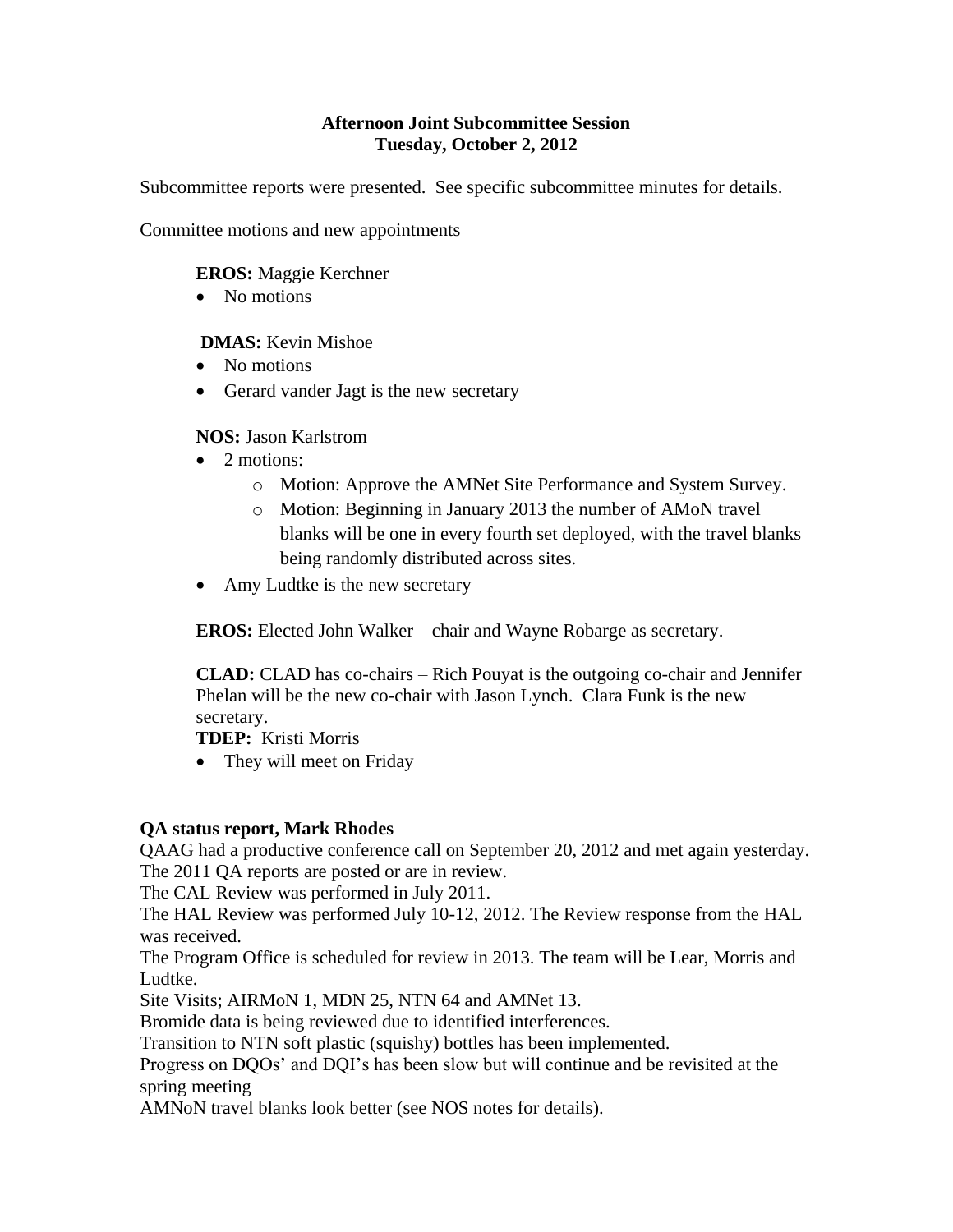Discussion about reprioritizing NTN and AIRMoN analytes continues. Historically, 4- 6% of NTN samples are wet-dilute, and 3% of the samples are pH-conductivity only. Attempting to quantify variability between unfiltered, undiluted samples, filtered, undiluted samples, and filtered, diluted samples. Study results to be presented in the spring.

**Motions** from QAAG call on September 20, 2012.

- 1) Site Operators for the wet-deposition network sites will submit an overview photo of their site on an annual basis. This will help identify siting and/or operational problems in a more timely manner.
- 2) Implement a questionnaire (5-10 questions) for site operators to encourage review of important materials (SOPs, training videos, manuals, etc) relating to the operation of the site. Start with survey sites and USGS QA sites.
- 3) Establish a "Clearinghouse" for site operators on the NADP website. Would include links to:
	- a. Operation Manuals
	- b. SOPs
	- c. Memos
	- d. E-gage precipitation data site

## **Trace Metals, Bob Brunette**

A draft 12 point plan was offered and presented to form a Metals Deposition Network. Objectives are to analyze samples for a suite of 14 toxic metals to establish regional and temporal variability.

Many sites are already analyzing samples for trace metals, some back to 1977. Operating protocols were presented mentioning that they are very similar to those for mercury.

Quarterly reports would be the products produced.

The extra Program Office demand needs to be discussed.

A 6-month time period is needed to work out the details.

### **HAL Review and Response - Mark Rhodes**

HAL review was held July 10-12, 2012, and the results are available on-line.

There were 32 observations and 9 findings. The findings break down as: 2 health and safety, 2 QA, 4 Data Management and 1 Site Liaison.

The HAL has started addressing the findings of which there were no major problems or issues. Mainly involve the recent relocation of the laboratory.

Marty Risch was nominated as Secretary to the Executive Committee. Motion to approve by Cari Furiness, seconded by Maggie Kerchner. Motion passed.

# **Fall 2013 Annual meeting and science symposium, Chris Rogers**

The 2013 Fall meeting will be held in Whitefish, Montana – maybe.